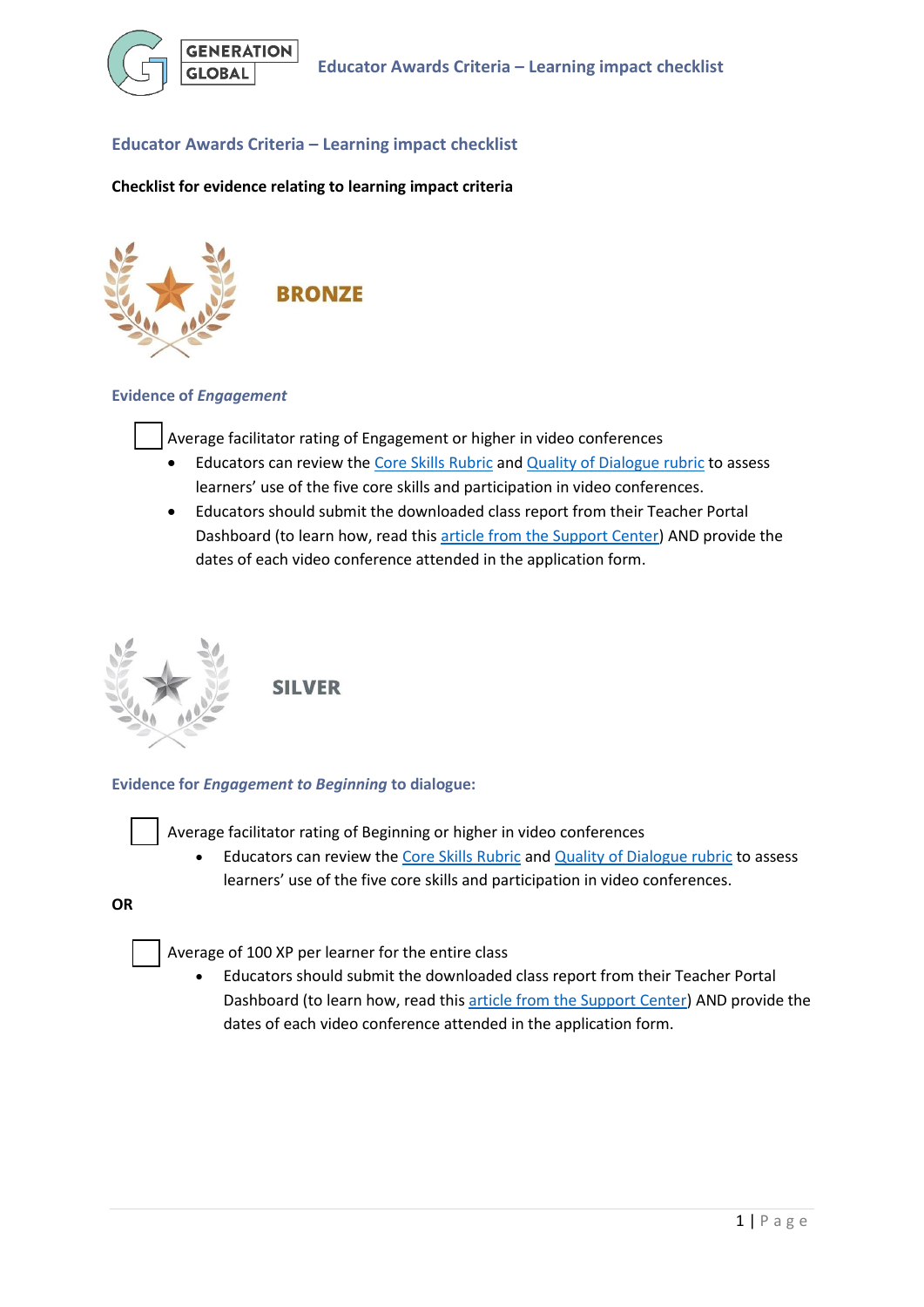



**GOLD** 

**Any two (2) pieces of evidence to demonstrate how Generation Global has positively impacted the school community:**

# **Letter from head teacher**

- 1–2-page letter from a head teacher, school director, or curriculum coordinator which addresses the following:
	- Brief description of how Generation Global and dialogue align to the school mission or culture and any related goals
	- Specific ways the school community has used Generation Global resources and dialogue (give examples)
	- Clear outcomes and impact on the school and learners because of using dialogue and Generation Global resources

## **At least five (5) learner reflections**

- Learner reflections must be at least half a page and no more than 2 pages in length and address the following:
	- How has Generation Global helped you to learn and use the skills of dialogue?
	- How has dialogue helped you to become a global citizen?

## **At least two (2) teacher reflections**

- Teacher reflections should be at least one (1) full page and no more than two (2) pages and address the following:
	- How have you used dialogue and Generation Global resources to support learners in developing global citizenship?
	- How has Generation Global resources and dialogue impacted your teaching practice? (give examples)
	- What are the specific outcomes and impacts you have seen on your learners from using Generation Global resources and dialogue in your learning community?

## **Evidence of social action linked with a Generation Global activity**

- Evidence of a social action linked with the use of Generation Global activities and dialogue can be submitted and must meet these requirements to qualify:
	- Activities can relate to any topic or issue but must demonstrate community volunteering and / or improvement, awareness raising, diversity and inclusion practices, or pro-social growth for a group or community.